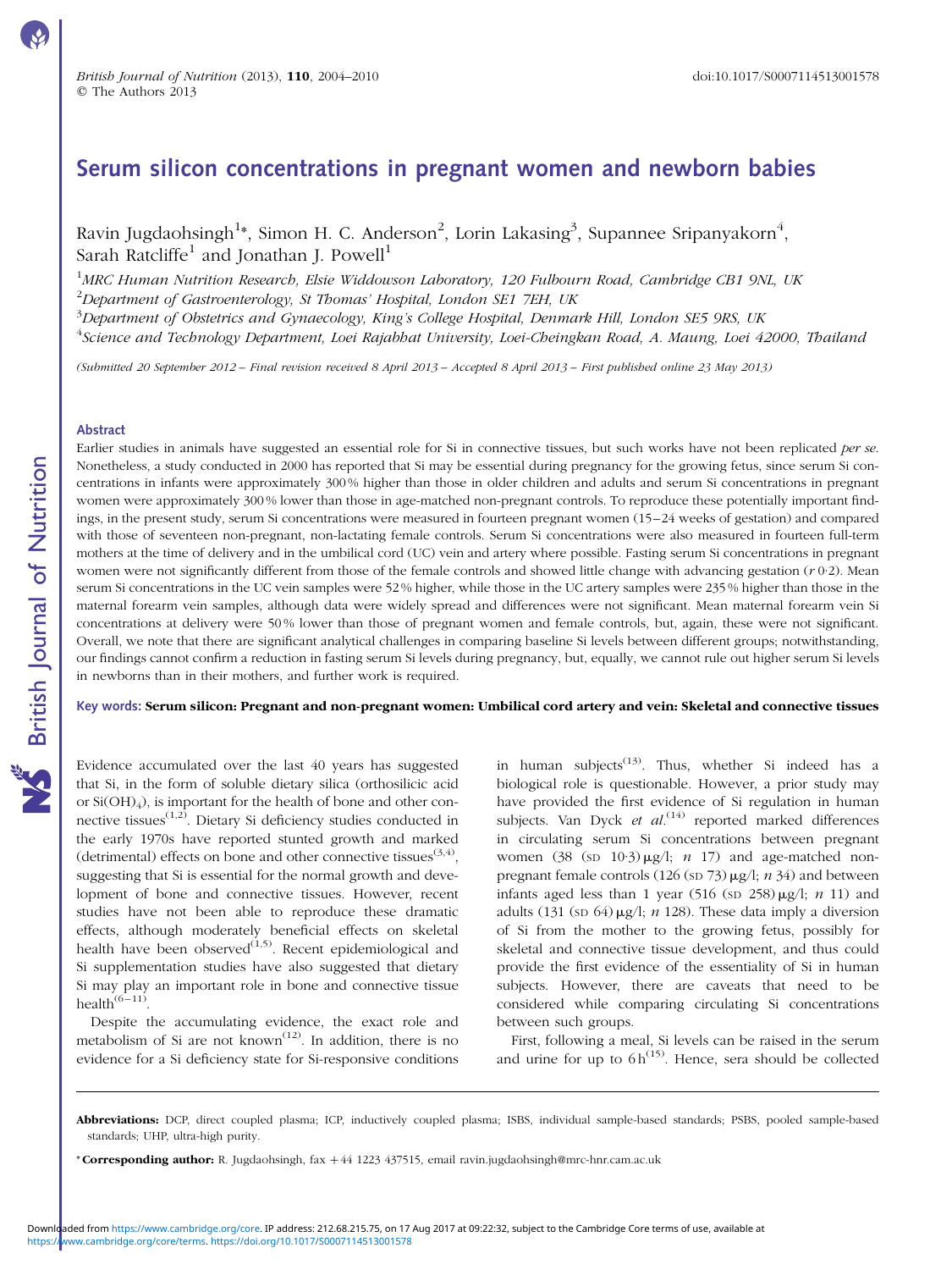following an overnight fast and, preferably, at the same time of the day. Second, as with a number of trace elements, sample preparation and analysis are issues for Si, although the problems are not straightforward. Typically, in the Western world, adult fasting serum Si concentrations are about  $100 \mu g/l$ , which is greater than that of a number of trace elements, and thus contamination is normally not a problem if appropriate trace-metal-free syringes and containers are used, even without pre-washing<sup>(15)</sup>. Moreover, differences in serum Si concentrations following intervention (e.g. dietary intervention) are often relatively large and the baseline sample acts as an ideal control for the batch analysis of change in serum Si concentrations of each subject. So, this is also not generally an issue. However, when comparing baseline Si levels between groups, a different approach is required. Samples need to be prepared and analysed in (single if possible) randomised batch(es) with a pooled sample designated as the reference material that is run regularly between samples. This minimises temporal effects, which may give rise to small differences in absolute levels within (and between) batches. The sample diluent may also pose a problem as a potential source of Si contamination. Since the diluent is present at more than 50 % of the volume of the diluted sera, it can contribute a significant amount of Si in the diluted sample. Thus, it is important to check the Si concentration of the diluent before use. Finally, although time consuming, individual sample-based standards (ISBS) allow for the highest degree of accuracy<sup>(16)</sup>.

Taking the aforementioned aspects into consideration, in the present study, we analysed and compared fasting serum Si concentrations in healthy women (1) in the second trimester of pregnancy and (2) at the time of delivery with those of non-pregnant, non-lactating women (controls). We also compared serum Si concentrations in healthy newborn babies with those of their mothers, facilitated by analysing serum obtained from the umbilical cord vein and artery at delivery.

## Materials and methods

#### **Materials**

Ultra-high purity (UHP) water  $(18 \text{ m}\Omega/\text{cm})$  was obtained from an Elga water purifier (Elga). High-purity nitric acid,  $65\%$  (w/v) HNO<sub>3</sub> (puriss p.a. plus), and Si inductively coupled plasma (ICP)/direct coupled plasma (DCP) standard solution  $(9800 \mu g \text{Si/ml})$  were obtained from Fluka Chemicals and Aldrich Chemical Company, respectively. Silicone-free S-Monovette<sup>®</sup> syringes and needles were procured from Sarstedt Limited. Polypropylene tubes were obtained from Medfor Products. These were pre-cleaned before use by rinsing in UHP water and dried under clean-air conditions. Transfer pipettes (polypropylene) were obtained from Greiner Bio-One Limited. A class J clean-air room and class C laminar clean-air workstation were utilised in the present study to avoid potential contamination of the samples with Si. The ICP optical emission spectrometer (Jobin-Yvon JY24; Instruments SA), class C laminar workstation and UHP water supply were stored in a clean-air room.

#### **Subjects**

Subjects were recruited from the Department of Obstetrics, King's College Hospital (London, UK). Pregnant women  $(n 14, \text{median age } 34 \text{ years}; \text{range } 25-40 \text{ years})$  in the second trimester of pregnancy undergoing routine obstetric ultrasound examination at  $15-24$  weeks of gestation and women  $(n 14)$ who had uncomplicated deliveries at term were invited to participate in the study. Non-pregnant, non-lactating, departmental female staff (n 17, median age 32 years; range 20–41 years) provided control fasting sera, and although these women were not age matched to the pregnant women, they were of child-bearing age and at a similar stage in life. Serum was also collected from the umbilical cord artery  $(n 5)$  and vein  $(n 14)$  at the time of delivery. The subjects were fasted for at least 6 h before venepuncture, and samples were collected from the control and pregnant women at the same time of the day. The study was conducted according to the guidelines laid down in the Declaration of Helsinki, and ethical approval was obtained from the Local Research Ethics Committee of King's College Hospital. All participants provided written informed consent before the commencement of the study.

## Blood collection and preparation

Blood (10 ml) was collected from a forearm vein from pregnant women in their second trimester and at the time of delivery and from non-pregnant controls. For samples of newborn babies, blood was collected from the umbilical cord vein and, if possible, from the umbilical artery immediately after birth. Silicone-free, rubber-free S-Monovette<sup>®</sup> syringes and needles were used for blood collection to avoid potential contamination with Si. Blood samples were transferred into pre-cleaned polypropylene tubes and allowed to clot at room temperature. The clotted samples were then centrifuged at 2000 rpm for 10 min at  $4^{\circ}$ C, and the separated serum was removed with a polypropylene transfer pipette and transferred into a pre-cleaned polypropylene tube. The samples were stored at  $-70^{\circ}$ C until analysis. Upon analysis, the samples were thawed to room temperature, briefly vortexed to mix and 1 ml was transferred into a clean pre-weighed polypropylene tube. The samples were then diluted with 3–4 ml of 0.25 or 0.7% (w/v)  $HNO<sub>3</sub>$  (see [Table 1](#page-2-0)) prepared fresh from high-purity nitric acid and UHP water. For the preparation of pooled sample-based standards (PSBS), 1 ml of each of the diluted serum sample was pooled into a cleaned polypropylene container.

## Total silicon analysis

The diluted serum samples and the sample diluents were analysed for total Si at 251·611 nm using the ICP optical emission spectrometer (Jobin-Yvon JY24; Instruments SA), fitted with a v-groove nebuliser and a conventional Scott-type double-pass spray chamber. A sample flow rate of 1 ml/min was used, as described previously<sup> $(15)$ </sup>. For greater accuracy and sensitivity<sup>(16)</sup>, peak profiles rather than the conventional on-peak measurements were used, with a window size of 0·1 nm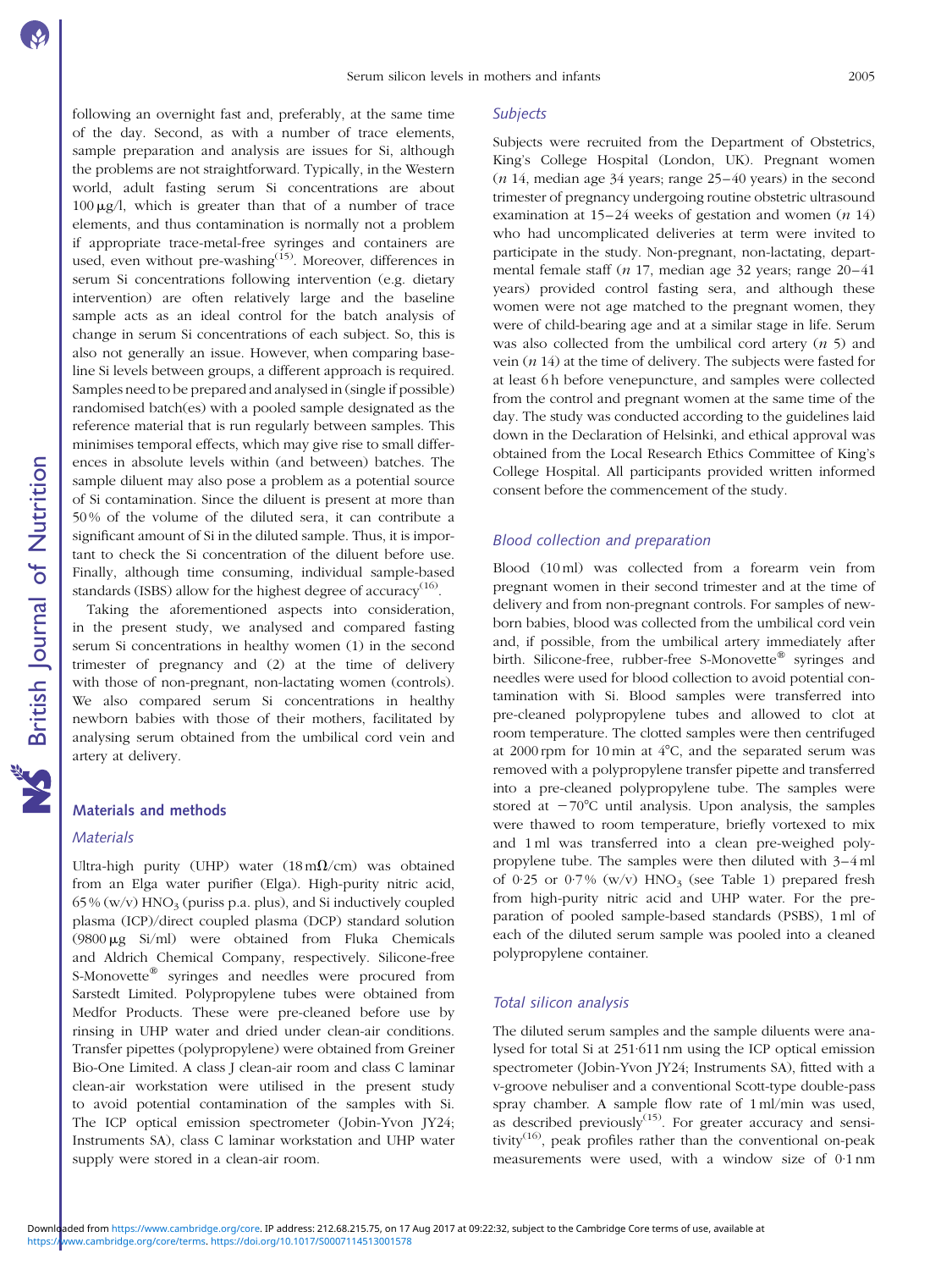<span id="page-2-0"></span>

| Table 1. Summary of the samples, dilution and analysis |  |  |  |
|--------------------------------------------------------|--|--|--|
|--------------------------------------------------------|--|--|--|

| Serum samples         | Dilution* | Diluent type<br>$(% )^{2}($ HNO <sub>3</sub> ) <sup>+</sup> | Batch no. | Integration<br>$time+$ (s) | Standards            |
|-----------------------|-----------|-------------------------------------------------------------|-----------|----------------------------|----------------------|
|                       |           |                                                             |           |                            |                      |
| n 7                   | $1 + 4$   | 0.7                                                         |           | 0.5                        | <b>ISBS and PSBS</b> |
| n <sub>10</sub>       | $1 + 3$   | 0.25                                                        | 2         |                            | <b>ISBS and PSBS</b> |
| Pregnant women§       |           |                                                             |           |                            |                      |
| n 7                   | $1 + 4$   | 0.7                                                         |           | 0.5                        | <b>ISBS and PSBS</b> |
| n 7                   | $1 + 3$   | 0.25                                                        | 2         |                            | <b>ISBS and PSBS</b> |
| Mothers at delivery§  |           |                                                             |           |                            |                      |
| n <sub>11</sub>       | $1 + 4$   | 0.7                                                         | 3         | 0.5                        | <b>PSBS</b>          |
| n 5                   | $1 + 4$   | 0.7                                                         | 4         | 0.5                        | <b>ISBS and PSBS</b> |
| Umbilical cord vein   |           |                                                             |           |                            |                      |
| n <sub>11</sub>       | $1 + 4$   | 0.7                                                         | 3         | 0.5                        | <b>PSBS</b>          |
| n 5                   | $1 + 4$   | 0.7                                                         | 4         | 0.5                        | <b>ISBS and PSBS</b> |
| Umbilical cord artery |           |                                                             |           |                            |                      |
| n 5                   | $1 + 4$   | 0.7                                                         | 4         | 0.5                        | <b>PSBS</b>          |

ISBS, individual sample-based standards; PSBS, pooled sample-based standards.

\* Sample  $+$  diluent (i.e. 1 ml sample  $+$  3 or 4 ml diluent).

† Diluent was prepared by diluting high-purity nitric acid in ultra-high purity water (%, v/v).

‡ Integration times at each of the fifty-four increments per profile as measured by the inductively coupled plasma optical emission spectrometer.

§ Venous samples were obtained from a forearm vein.

 $\parallel$  Two samples were repeated (reanalysed) from batch no. 3.

(0·05 nm either side of the peak) and fifty-four increments per profile. The integration time was either 0.5 or 1s per increment (Table 1).

The diluted serum samples were analysed using PSBS, and in some cases, to examine the issue of PSBS  $v$ . ISBS, we analysed some of the samples using both PSBS and ISBS. PSBS were prepared by spiking aliquots of the pooled diluted serum sample (see above) with  $0-100 \mu g$  Si/l from a Si ICP/DCP standard solution. ISBS were prepared by spiking aliquots of the individual diluted serum sample with  $100 \mu$ g Si/l from the same Si ICP/DCP standard solution.

The sample diluents (0.25 and 0.7% HNO<sub>3</sub>) were similarly analysed with appropriate standards, prepared by spiking the diluents with Si from the ICP/DCP standard solution. Mean Si concentrations of the sample diluents were 49·1  $(\text{SD } 5.5) \mu\text{g}$ /l for 0.7% HNO<sub>3</sub> and 10.3 ( $\text{SD } 2.6$ )  $\mu\text{g}$ /l for 0.25% HNO3, illustrating the (subtle, non-linear) variation in Si levels that can occur between batches of diluents. Thus, the limits of quantification for samples were restricted not by the limits of detection of the instrument, but by background (diluent) Si levels. Hence, the limits of quantification for a diluted sample, set as mean  $+3$  sp of background, were 66  $\mu$ g/l with the 0.7% HNO<sub>3</sub> diluent and 18  $\mu$ g/l with the  $0.25\%$  HNO<sub>3</sub> diluent. To calculate Si levels in the samples, four-fifths, for  $1 + 4$  serum dilution, and three-fourths, for  $1 + 3$  serum dilution, of the concentration of Si in the diluents were subtracted from the diluted serum sample results. Table 1 summarises the different batches and approaches used for the analysis.

### Statistical analysis

Results are expressed as means and standard deviations and where appropriate medians and ranges are also presented. Grubbs' test for outliers was carried out on all datasets collected (i.e. from pregnant women, non-pregnant controls, maternal vein samples, newborn umbilical vein samples and

newborn umbilical artery samples) to identify values that were potential outliers in each dataset. Agreement between serum Si values obtained using PSBS and ISBS was assessed on the log scale using the Bland–Altman approach. Pearson's correlation was also performed to correlate serum Si levels obtained using PSBS and ISBS. For comparison of Si concentrations between pregnant and non-pregnant women and between maternal vein and fetal vein and artery samples, t tests were performed on the log Si values and the differences quantified and 95 % CI reported. All statistical analyses were performed in SPSS version 11.0 (SPSS, Inc.). Differences with a P value of less than 0·05 were considered significant, and to correct for multiplicity of testing, a Bonferroni correction was applied to the  $P$  values.

#### **Results**

#### Pooled v. individual sample-based standards

Si concentrations in fifty-four serum samples (including five maternal forearm vein and five umbilical cord vein samples) were analysed using PSBS and ISBS. There was a close agreement between the values ( $r \cdot 0.95$ ,  $P \leq 0.0001$ ; [Fig. 1\)](#page-3-0). However, on average, the values obtained using PSBS were 13 (95 % CI 9, 18) % greater than those obtained using ISBS.

#### Pregnant and non-pregnant women

Serum Si concentrations were 110 (sp  $38$ )  $\mu$ g/l (median 98  $\mu$ g/l; range 69–194  $\mu$ g/l) in the pregnant women (*n* 14, median gestational age: 22 weeks and 6d) v. 105 (sp  $38 \mu g/l$ (median  $97 \mu g/l$ ; range  $43-177 \mu g/l$ ) in the non-pregnant, non-lactating women  $(n \t17)$  using ISBS. Using PSBS, the values were, respectively, 117 (sp  $30 \mu g/l$  (median  $108 \mu g/l$ ; range  $84-177 \mu g/l$ ) v. 115 (sp 38)  $\mu g/l$  (median 112  $\mu g/l$ ; range  $50-190 \mu g/l$ ). Thus, serum Si concentrations in the pregnant women did not differ (mean 6 (95% CI  $-22$ ,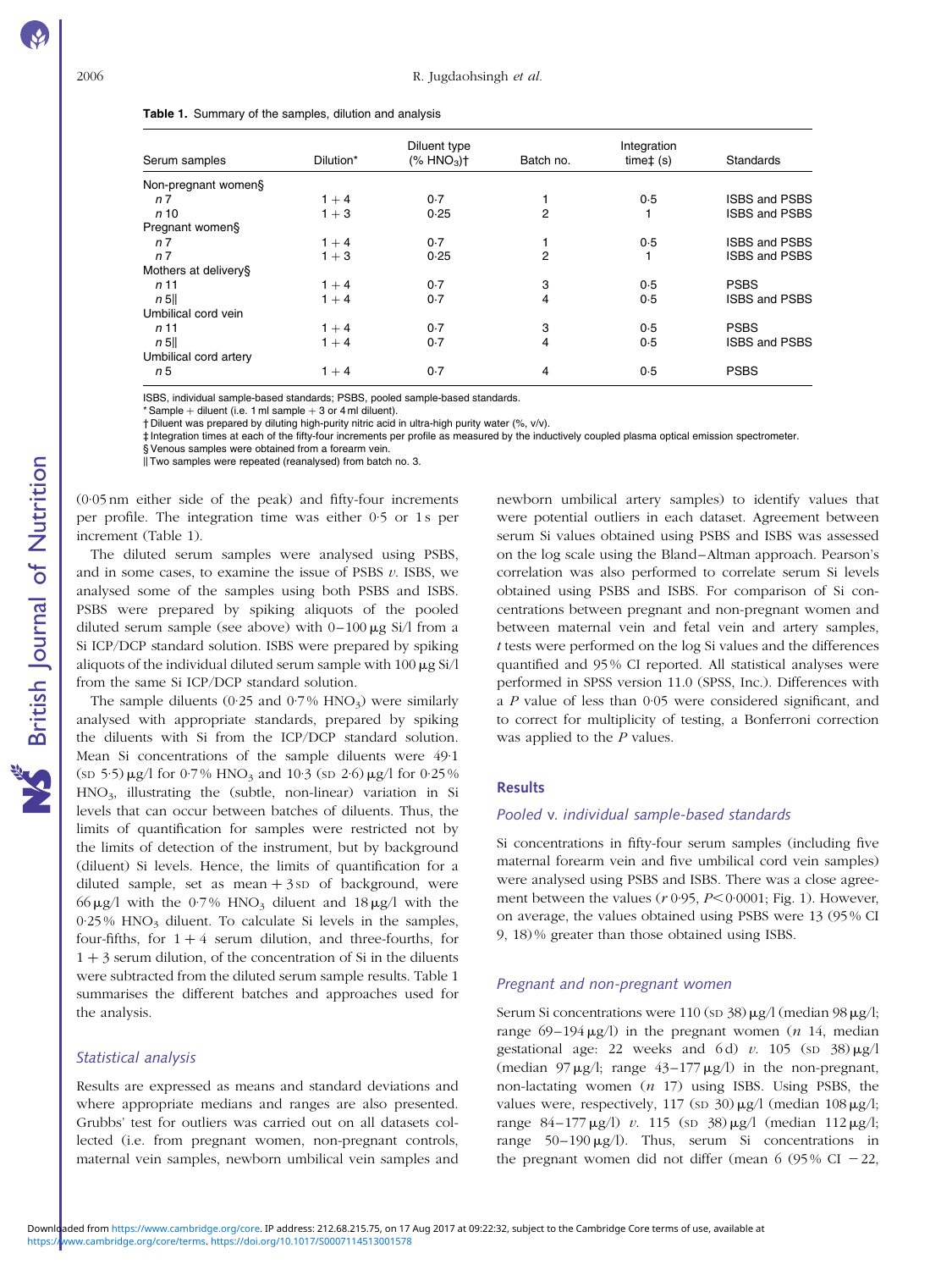British Journal of Nutrition

NS British Journal of Nutrition

<span id="page-3-0"></span>

Fig. 1. Correlation between fasting silicon concentrations in serum samples (n 54) calculated using pooled sample-based standards and individual sample-based standards. r 0.946;  $P < 0.0001$ ;  $y = 1.072x + 5.202$ . The dotted line indicates the  $y = x$  line.

27) %) from those in the non-pregnant, non-lactating women. The correlation between serum Si concentrations and pregnancy stage (weeks) was not significant  $(r 0.19, P=0.51; n 14)$ .

### Mothers and newborn babies

Serum Si concentrations in the maternal forearm vein at delivery and in the corresponding umbilical cord vein and artery, calculated using PSBS, are shown in Fig. 2. Serum values were not different when analysed using ISBS in a subset of samples  $(n 10)$  compared with PSBS (data not shown). Serum Si concentrations in the umbilical cord vein samples (169 (sp 192) $\mu$ g/l (n 14); median 110·2 $\mu$ g/l, range 10·4–753  $\mu$ g/l) were, on average, 52% higher (95% CI -7, 148 %) than those in the maternal forearm vein samples (89  $(\text{SD } 73) \mu\text{g} / 1$  (n 14); median 70·8  $\mu\text{g} / 1$ , range 0·74-255  $\mu\text{g} / 1$ ), but these were not significant. Fetal artery serum Si concentrations (218 (SD 143) $\mu$ g/l (n 5); median 152 $\mu$ g/l, range 66·6–399 µg/l) were 235% higher (95% CI - 37, 1673%) than mean maternal vein levels and higher (mean 150 %, 95 % CI  $-65$ , 1681 %) than mean fetal vein levels, but these were not significant, with the wide CI reflecting the small number of samples obtained from the fetal artery. Individually, however, eight of the fourteen umbilical cord vein samples and all  $(n 5)$  of the umbilical cord artery samples had higher Si concentrations than their corresponding maternal forearm vein samples (Fig. 3).

Comparison was also made between serum Si concentrations in the maternal forearm vein samples and those in the pregnant and non-pregnant women. Mean serum Si concentrations in the maternal forearm vein at delivery appeared to be lower (approximately 50 %) than those in the pregnant and non-pregnant women (Fig. 2), but these were not significant.

The present study primarily investigated the effect of pregnancy on serum Si concentrations, by comparing fasting serum Si levels between pregnant and non-pregnant

women. It also compared serum Si concentrations in the umbilical cord blood of newborns with those of their mothers at delivery. However, in contrast to the previous findings of Van Dyck et  $al^{(14)}$ , who reported a marked decrease in serum Si concentrations in pregnant women compared with non-pregnant controls, we found no significant effect of pregnancy on fasting serum Si concentrations. Additionally, within the pregnant group, we found little change in serum Si concentrations with advancing gestation (from 15 to 24 weeks). However, we did find that mean serum Si concentrations in the full-term mothers at delivery appeared, on average, to be approximately 50 % lower than those in both pregnant and non-pregnant/non-lactating women; however, these did not approach significance ( $P \ge 0.8$ ), and there was a large variation in serum Si concentrations in the mothers (see below). Moreover, we also noted that this was a post hoc analysis and samples were analysed in a batch/run different from that of the pregnant and non-pregnant/non-lactating samples. Mean fasting serum Si concentrations in the newborns (umbilical vein and artery) were higher than those in the maternal forearm vein at delivery, but, again, these were not significant (see below).

Our findings, therefore, contradict the previous findings, which reported a marked significant difference (by 332 %) in circulating serum Si concentrations between pregnant women (38 (sp 10·3)  $\mu$ g/l; *n* 28) and matched non-pregnant women (126 (sp 73)  $\mu$ g/l; n 34)<sup>(14)</sup>. Reasons for the differences between the two studies are unclear. In both studies, serum Si concentrations in the non-pregnant female controls were the same (114 (sp  $38 \mu g/l$  in the present study v. 126 (sp  $73)$   $\mu$ g/l in the previous one). There were twice as many subjects in the previous study, but this is unlikely to have significantly affected the results; that is, the present results should not change dramatically if additional samples were collected to make up the difference in numbers between the two studies. The mean gestational age of the pregnant



Fig. 2. Fasting serum Si concentrations in the forearm vein of non-pregnant women (NP vein,  $n$  17), pregnant women (P vein,  $n$  14) and full-term mothers at delivery (M vein,  $n$  14) and in the umbilical cord (UC) vein  $(n$  14) and UC artery  $(n 5)$  of their newborns. Data are shown as box plots where the horizontal lines indicate the 5th, 25th, 50th (or median), 75th and 95th percentiles:  $\Box$  indicates the mean and  $\times$  indicates the minimum and maximum concentrations. Serum Si concentrations were calculated using pooled sample-based standards.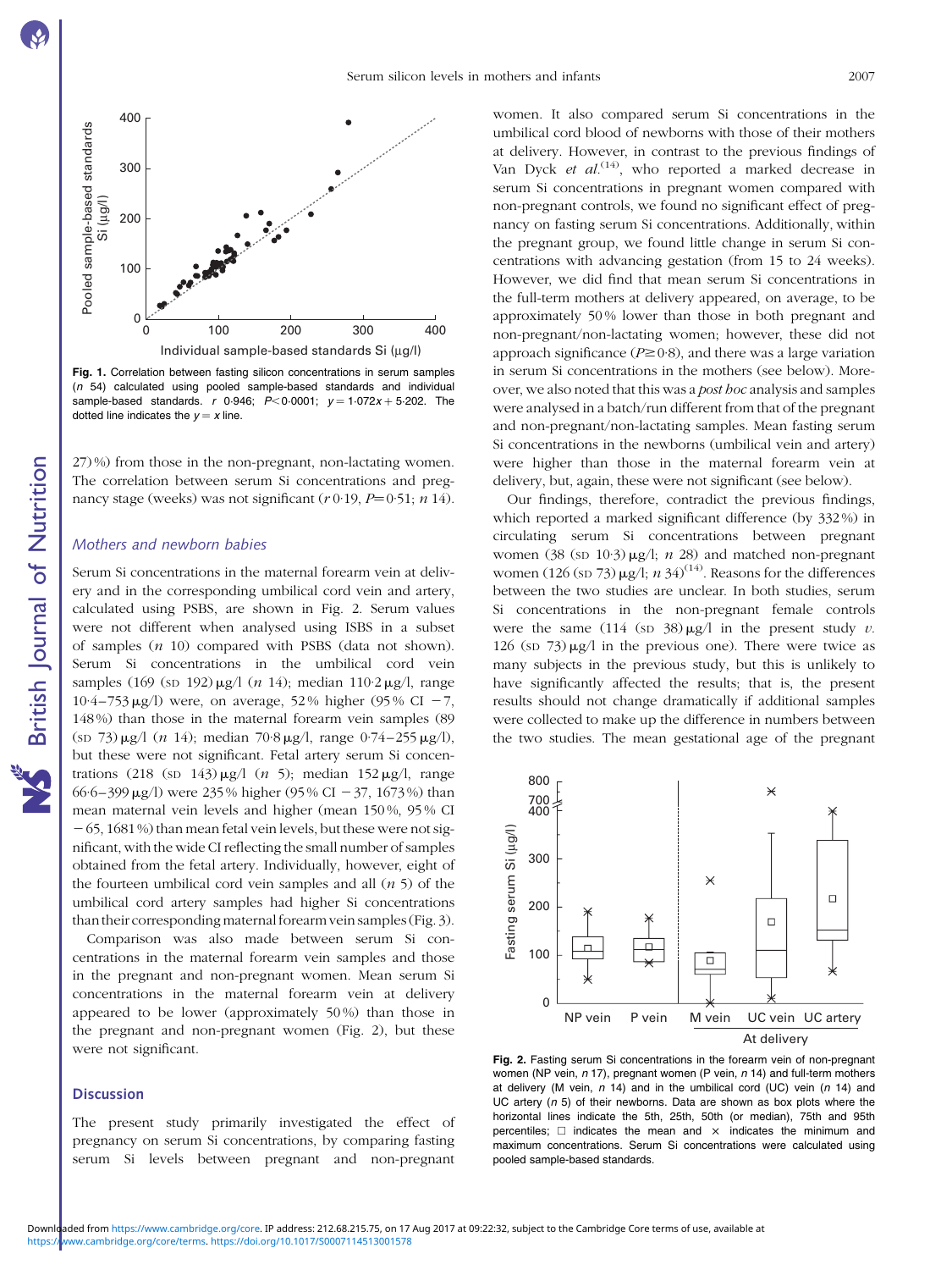<span id="page-4-0"></span>

Fig. 3. Paired analysis of serum Si concentrations in the forearm vein of fullterm mothers (M vein,  $n$  14) at the time of delivery and in the corresponding umbilical cord (UC) vein ( $n$  14) and UC artery ( $n$  5). Data points shown at  $<$  56  $\mu$ g/l are not absolute values but simply designate below the limits of quantification (LOQ).

women in the present study was 22 weeks and 6 d, which is less than that of those in the previous study (mean gestational age 29 weeks and  $6 d^{(14)}$ ). It is possible that this could explain the discrepancy; that is, lower serum Si concentrations are found in a more advanced pregnancy state. However, predelivery, we found no correlation between serum Si concentrations and gestational age or a trend towards change in serum Si concentrations with gestation. Additionally, even for the full-term mothers, the apparent mean decrease in serum Si concentrations in the present study was only approximately 50 % compared with that for the non-pregnant women and not the 332 % difference reported previously between pregnant and non-pregnant women $(14)$ .

Our findings appear to suggest that serum Si concentrations in blood from the umbilical cord vein and artery of newborns, on average, are higher (by 52 and 235 %, respectively) than those of their mothers, although the results were not significant, perhaps due to the large variation in serum Si concentrations in both sample sets. In particular, serum Si concentrations in three of the maternal samples and four of the newborn umbilical vein samples were much lower than the mean concentrations and below the limits of quantification, while serum Si concentration in one of the umbilical cord vein samples was markedly higher than the mean concentration. Grubbs' test for outliers only identified the latter, i.e. the higher Si value in the umbilical cord vein sample, to be a significant outlier (at  $P<0.05$  and  $P<0.01$ ). Removal of this sample and its corresponding maternal vein sample reduced the difference in mean Si concentrations between the umbilical vein and maternal samples to 36 % (or  $124$  (sp  $97$ ) and  $91$  (sp  $76$ )  $\mu$ g/l, respectively).

We are unable to explain the large variation in Si concentrations in the maternal and umbilical cord samples.

As noted above, we were careful while collecting, preparing and analysing the blood samples and thus believe that the values obtained are a true representation of in vivo variability in these sample types. Under these conditions, it seems most unlikely that the fasting serum Si levels could reflect body stores of Si, which is suggested to be the case outside of pregnancy<sup> $(12,17)$ </sup>. However, it is well recognised that the turnover of connective tissue components differs greatly in pregnancy  $v$ . the non-pregnant state  $(18-20)$ .

Unlike in the previous study, blood was taken from the umbilical cord and not directly from the newborns. This was done for ethical reasons and to minimise contamination. We found that Si concentrations were lower than those reported previously: i.e. mean of  $169 \,\mu g/l$  (range  $10.36 - 753 \,\mu g/l$ ; n  $14$ ) in our term infants v. 516  $\mu$ g/l (range 343–689  $\mu$ g/l; n 11) for infants aged less than 1 year in the previous study<sup>(14)</sup>. Reasons for the differences between the two studies could be fourfold. First, since we used umbilical cord blood, a larger volume of blood was available in the present study and contamination during collection and preparation is likely to have been reduced. Second, all samples were taken at the time of delivery, compared with  $\leq 1$  year after delivery in the previous study<sup> $(14)$ </sup>, which would negate the effect of dietary Si exposure. In the previous study, although subjects were fasted overnight, it is unlikely that newborn babies were. Milk is generally low in  $Si^{(21)}$ , but infant formula contains Si additives to maintain a longer shelf life<sup> $(6,21,22)$ </sup>. Third, in the present study, mothers and babies were matched, unlike in the previous study $(14)$ . Fourth, in the previous study, samples were collected from subjects, including infants, who were hospitalised between 1998 and 1999 in Antwerp (Belgium)<sup>(14)</sup>. They were described as 'apparently healthy', but no reasons were given for hospitalisation.

Although we collected only a few samples from the umbilical cord artery, Si concentrations appeared to be higher than maternal vein and umbilical cord vein concentrations, albeit not significantly so. The umbilical cord artery carries deoxygenated blood from the fetus to the placenta and thus may be a true representation of the circulating Si levels in the fetus/ newborn. It could be argued that if Si were essential for growth and development in the newborn, levels in the umbilical cord artery should be lower than those in the umbilical cord vein or maternal vein (i.e. Si having been utilised by the fetus). The present results, however, indicate the opposite. However, it is important to note that the umbilical arteries surround the urinary bladder and then carry all the deoxygenated blood from the fetus through the umbilical cord, and therefore it is possible that the high serum Si concentrations are due to the excretion of Si from the urinary bladder into the umbilical arteries. Thus, there is still the possibility that Si is acquired by the fetus from the mother but without incorporation/utilisation when fetal Si status is sufficient.

Finally, analysis of some samples in the present study was initially hampered by the high concentration of Si in the diluent (0·7 % nitric acid). Since the diluent makes up to four-fifths of the volume of the diluted sera, it can be responsible for a significant concentration of Si in the diluted sample. Thus, it is important to check the Si concentration of the diluent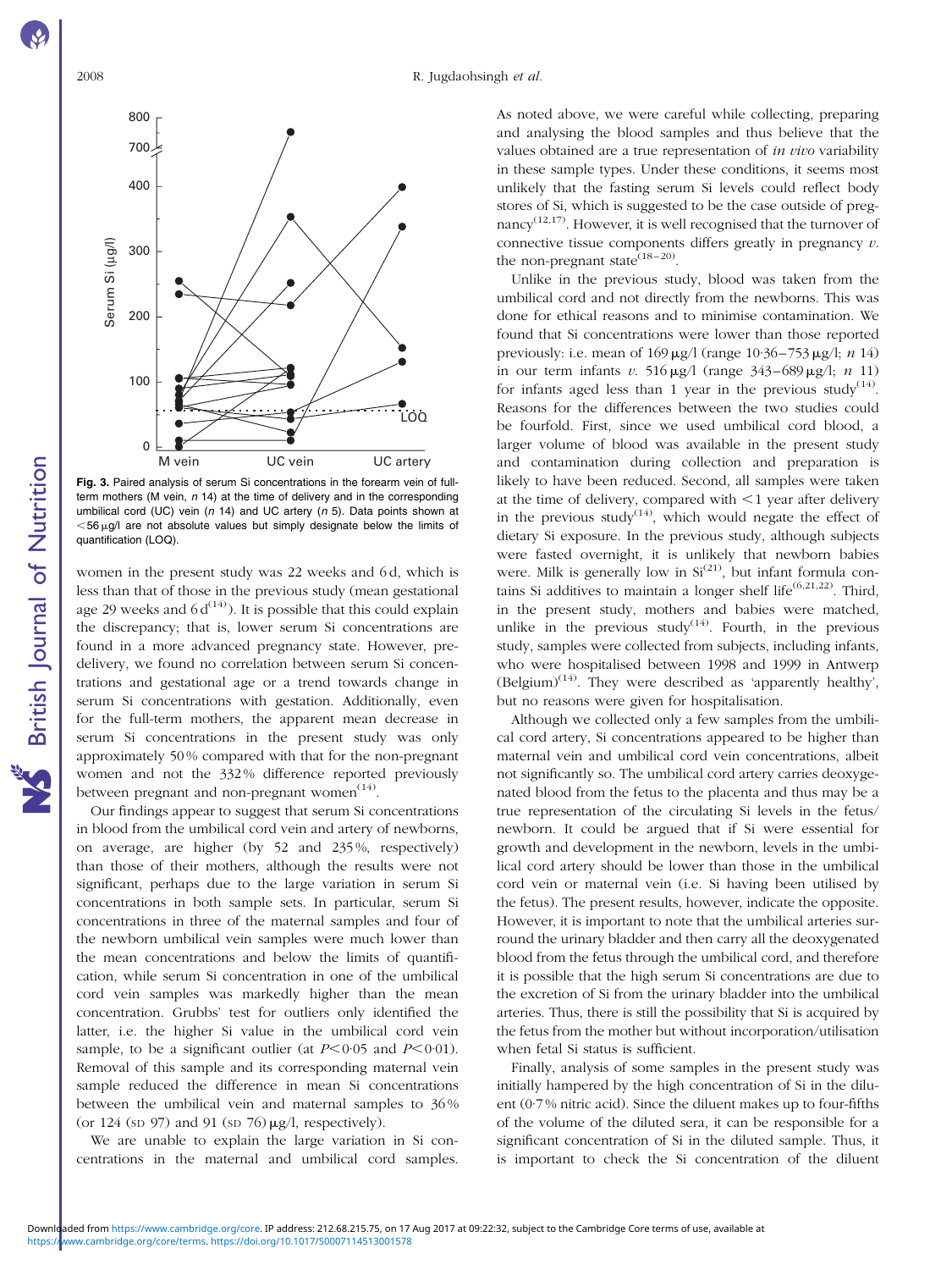before use. The high concentration of Si in the diluent in our initial analysis was probably due to the leaching of low levels of Si from the UHP water system. Si and B are the first elements to be released (i.e. not retained) in the UHP system and may even precede a drop in electrical resistivity (water purity measurement). For this reason, the Si concentration of UHP water is measured regularly in our laboratory, but, despite this, levels can rise between analyses. This emphasises that an understanding of the potential analytical pitfalls is needed for the accurate analysis of Si.

In conclusion, at best, the results of the present study are only in partial agreement with the previous findings<sup> $(14)$ </sup>; that is, newborns/infants may have higher serum Si concentrations than adults, but further work would be required to prove this. It is unclear why levels in pregnant women differed between the two studies, but it is likely that it is due to methodological differences $(14)$ . Overall, we provide some evidence, in terms of higher average serum Si concentrations in the umbilical cord artery and vein of newborns compared with serum Si concentrations in the maternal forearm vein, to support the prior study<sup>(14)</sup> and that could imply a higher requirement of Si in newborns for bone and connective tissue development. However, in the present study, these findings were not significant, so further work would be needed to prove this, with larger sample numbers and careful sampling and analytical protocols. We would also suggest preparation of a single, large container of ultra-clean diluent for sample dilution in any future study involving measurement of baseline serum levels. Furthermore, contamination, sample size, temporal analytical and physiological effects, and analytical batch effects should all be keenly considered in future work.

#### Acknowledgements

Some of the data reported here was presented in conference proceedings of the 10th International Symposium on Metal Ions in Biology and Medicine, Bastia, France, 19–22 May  $2008^{(23)}$  and as a poster at 'Silicon by the Sea', 3rd Workshop on the Aqueous Chemistry and Biochemistry of Silicon, San Diego, CA, USA, 9–11 December 2009.

S. S. was sponsored by a studentship from the Thai government. We thank Mark Chatfield (MRC HNR) for his statistical advice. The Charitable Foundation of the Institute of Brewing and Distilling provided running costs for some of the Si research programme (R. J. and J. J. P.). We thank Professor Sir Richard P. H. Thompson for his advice and consultation. The present study was supported by the Medical Research Council (grant no. MC\_US\_a090\_0008/unit programme no. u1059). The authors' contributions are as follows: S. H. C. A., R. J., L. L. and J. J. P. were responsible for the concept and design of the study; S. H. C. A., R. J., L. L., S. S. and J. J. P. were responsible for the experimental and analytical aspects of the manuscript; S. H. C. A. was the study coordinator; S. H. C. A., R. J., S. R., L. L. and J. J. P. were responsible for the data interpretation, presentation and writing of the first draft of the manuscript. All authors contributed to the writing of the final manuscript. The authors have no conflict of interest.

#### References

- 1. Jugdaohsingh R (2007) Silicon and bone health. J Nutr Health Aging 11, 99-110.
- 2. Nielsen FH (1991) Nutritional requirements for boron, silicon, vanadium, nickel, and arsenic: current knowledge and speculation. FASEB  $J$  5, 2661-2667.
- 3. Carlisle EM (1972) Silicon: an essential element for the chick. Science **178**, 619-621.
- 4. Schwarz K & Milne DB (1972) Growth promoting effects of silicon in rats. Nature 239, 333-334.
- 5. Jugdaohsingh R, Calomme MR, Robinson K, et al. (2008) Increased longitudinal growth in rats on a silicon-depleted diet. Bone 43, 596–606.
- 6. Jugdaohsingh R, Tucker KL, Qiao N, et al. (2004) Silicon intake is a major dietary determinant of bone mineral density in men and pre-menopausal women of the Framingham Offspring Cohort. J Bone Miner Res 19, 297–307.
- 7. Macdonald HC, Hardcastle AC, Jugdaohsingh R, et al. (2012) Dietary silicon interacts with estrogen to influence bone health: evidence from the Aberdeen Prospective Osteoporosis Screening Study. Bone 50, 681–687.
- 8. Macdonald HM, Hardcastle AE, Jugdaohsingh R, et al. (2005) Dietary silicon intake is associated with bone mineral density in premenopausal women and postmenopausal women taking HRT. *J Bone Miner Res* 20, S393.
- 9. Barel A, Calomme M, Timchenko A, et al. (2005) Effect of oral intake of choline-stabilized orthosilicic acid on skin, nails and hair in women with photodamaged skin. Arch Dermatol Res 297, 147–153.
- 10. Wickett RR, Kossmann E, Barel A, et al. (2007) Effect of oral intake of choline-stabilized orthosilicic acid on hair tensile strength and morphology in women with fine hair. Arch Dermatol Res 299, 499–505.
- 11. Spector TD, Calomme MR, Anderson SHC, et al. (2008) Choline-stabilized orthosilicic acid supplementation as an adjunct to calcium/vitamin  $D_3$  stimulates markers of bone formation in osteopenic females: a randomised, placebocontrolled trial. BMC Musculoskelet Disord 9, 85–95.
- 12. Charnot Y & Pérès G (1971) Modification de l'absorption et du métabolisme tissulaire du silicium en relation âvec l'age, le sehe et diverses glandes endocrines (Change in the absorption and tissue metabolism of silicon in relation to age, sex and various endocrine glands). Lyon Med  $226$ , 85–89.
- 13. Solomons NW (1984) The other trace minerals: manganese, molybdenum, vanadium, nickel, silicon and arsenic. In Current Topics in Nutrition and Disease. Vol 12 – Absorption and Malabsorption of Mineral Nutrients, pp. 269–295 [NW Solomons and IH Rosenberg, editors]. New York: Alan R Liss, Inc.
- 14. Van Dyck K, Robberecht H, Van Cauwenbergh R, et al. (2000) Indication of silicon essentiality in humans. Serum concentrations in Belgian children and adults, including pregnant women. Biol Trace Elem Res 77, 25–32.
- 15. Jugdaohsingh R, Anderson SH, Tucker KL, et al. (2002) Dietary silicon intake and absorption. Am J Clin Nutr 75, 887–893.
- 16. Burden TJ, Powell JJ, Taylor PD, et al. (1995) Optical accuracy, precision and sensitivity of inductively coupled plasma optical emission spectrometry: bioanalysis of aluminium. J Anal Atomic Spectrom 10, 259-266.
- 17. Sripanyakorn S (2004) Silicon absorption and bone health. PhD Thesis, University of London.
- 18. Stewart EA, Floor AE, Jain P, et al. (1995) Increased expression of messenger RNA for collagen type I, collagen